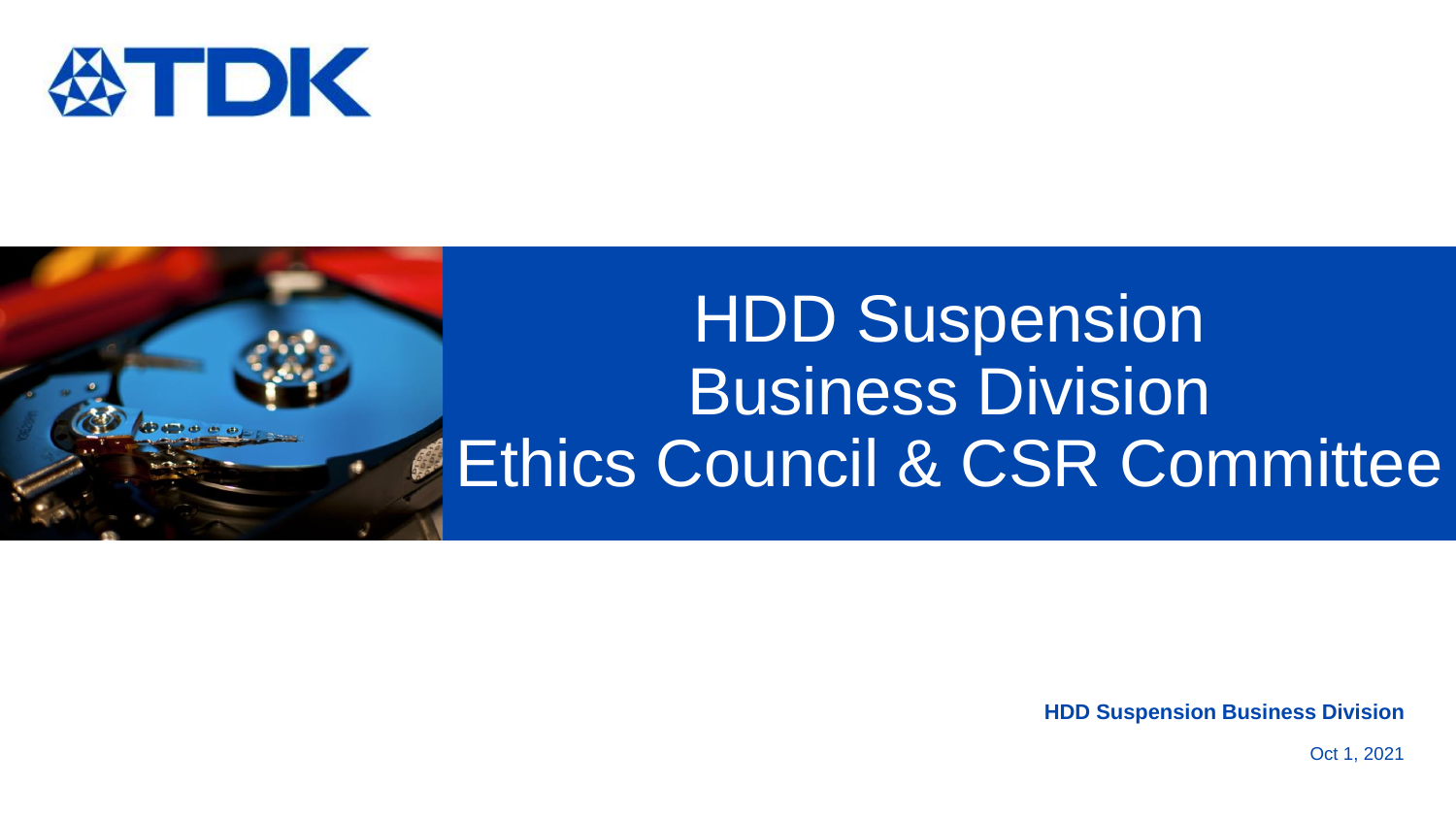## HDD Suspension Business Division Ethics Council & CSR Committee in Thailand (MPT&HTO)



**HDD Suspension Business Division 10 August 2016 11 August 2017 <b>12 August 2017 12 August 2017 12 August 2017 12 August 2017 12 August 2017 12 August 2017 12 August 2017 12 August 2017 12 August 2017**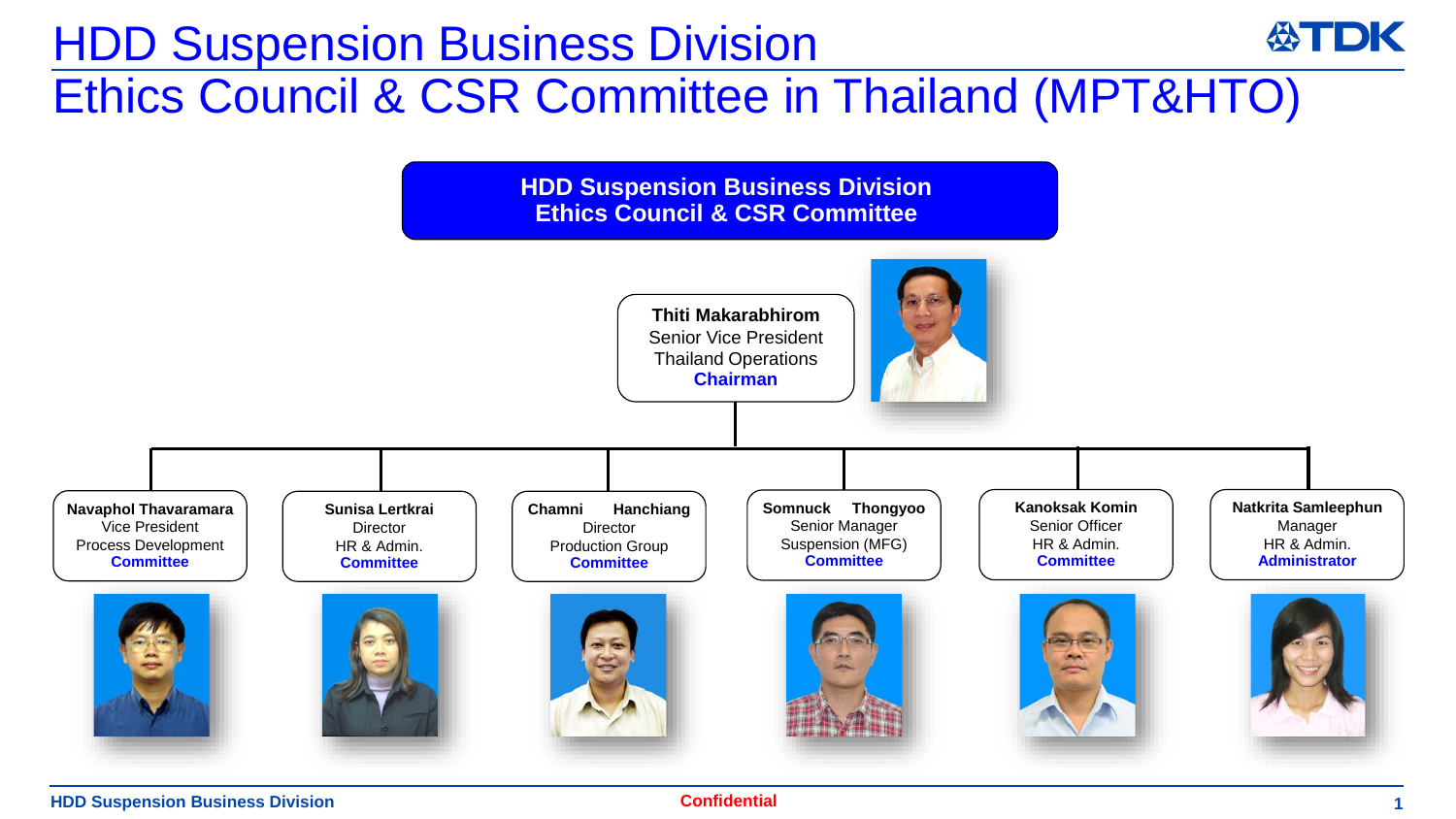#### **1. Education and awareness**

The TDK Business Ethics & CSR Committee and the Ethics Councils shall devote themselves to educating on and increasing awareness of TDK Members of the TDK Code of Conduct.

#### **2. Problem resolutions**

One of the duties of the TDK Business Ethics & CSR Committee and the Ethics Councils is to resolve problems and issues related to the TDK Code of Conduct. Depending on the nature of problem, either the TDK Business Ethics & CSR Committee or the relevant Ethics Council, or both, shall act in a cooperative manner to resolve such problems or issues.

#### **3. Investigations**

In order to resolve a problem relating to the TDK Code of Conduct, the TDK Business Ethics & CSR Committee and the Ethics Councils may conduct an investigation if they determine it to be necessary, or may request a relevant organization to conduct such investigation.

#### **4. Duty of confidentiality and protection of an Informant**

The TDK Business Ethics & CSR Committee and the Ethics Councils shall have a duty of confidentiality concerning the information that has been revealed to them through the operation of the TDK Code of Conduct Program including, to the greatest extent practicable under the circumstances, the identity of the person who requests a consultation, raises a grievance/seeks an explanation, replies to questions or provides any information in relation to the TDK Code of Conduct (the "Informant"). The TDK Business Ethics & CSR Committee and the Ethics Council must protect the Informant in such a manner that he/she will not receive any unjust treatment or disadvantage due to his/her act of raising a grievance.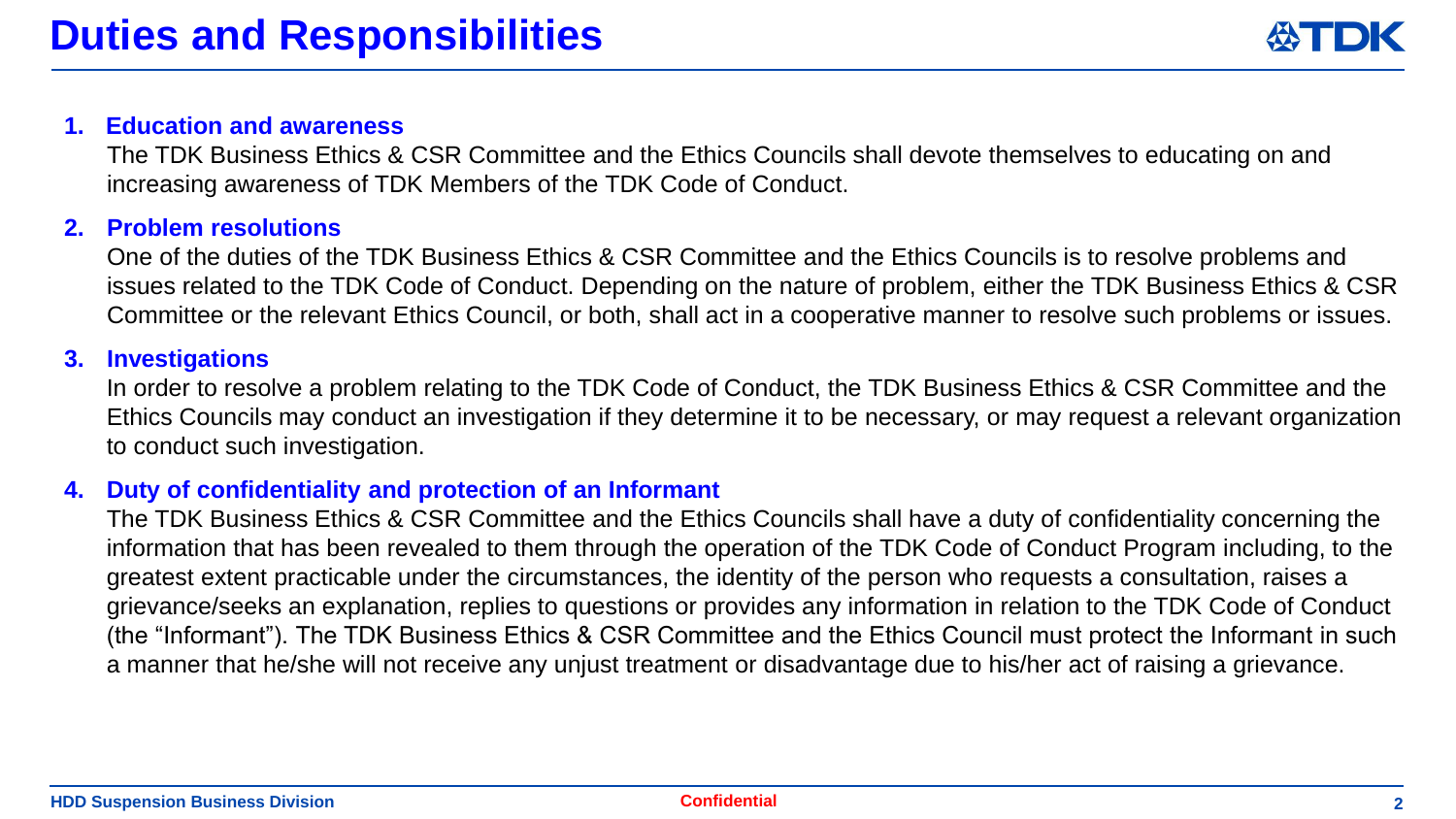#### **5. Proposal of corrective measures**

In the event that a material violation by a TDK Member of any law or regulation, or any provision of the TDK Code of Conduct, or other internal company rule becomes apparent, the TDK Business Ethics & CSR Committee and the relevant Ethics Council must discuss corrective measures and propose the corrective measures to the relevant member organization of the TDK Group.

#### **6. Report on the corrective measures**

The Chairperson or the branch manager shall have the right to give general managers of the relevant member organization of the TDK Group instructions that the proposed corrective measures should be taken immediately, pursuant to the decision of the TDK Business Ethics & CSR Committee. The Chairperson or the branch manager shall report to the board of directors of the relevant member organization of the TDK Group regarding the matters or issues that he or she reasonably believes are especially important. The Chairperson or the branch manager shall also instruct the general managers of the relevant member organization of TDK to submit reports on the results of the corrective measures.

#### **7. Evaluation and reporting**

The TDK Business Ethics & CSR Committee shall evaluate and review from time to time the content and operation of the TDK Code of Conduct. The TDK Business Ethics & CSR Committee shall promptly inform branch managers of any decisions that the TDK Business Ethics & CSR Committee makes.

#### **8. Meeting**

Each of the TDK Business Ethics & CSR Committee and the Ethics Councils shall hold a meeting once per quarter or more if necessary.

Keep minutes of Ethics Council meetings and records of consultations confidential. Refer to Chapter 2 of TDK Code of Conduct Handbook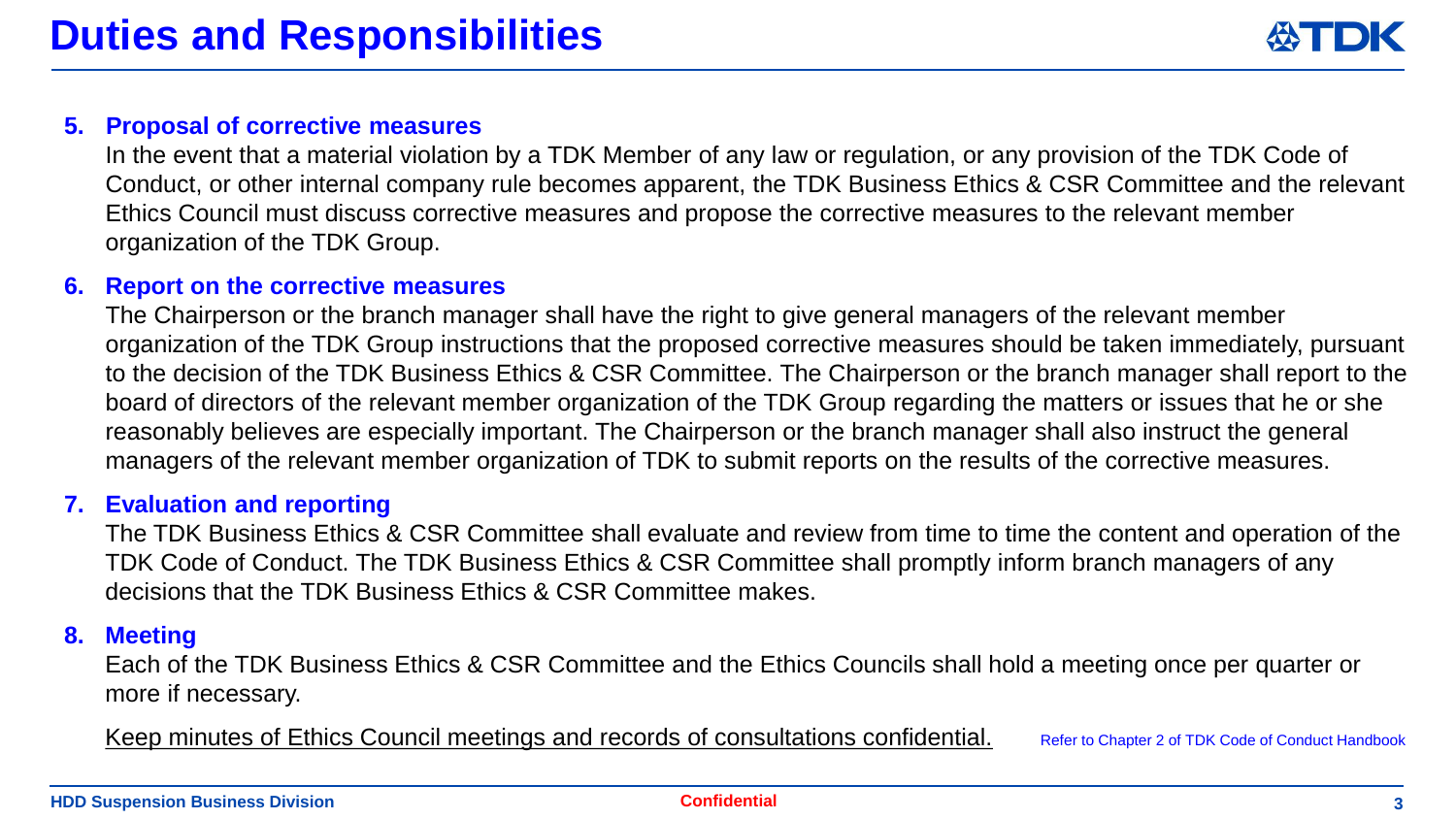### **Consultation channel for ethical issues**

- 1. HDD Suspension Business Division Ethics Council & CSR Committee
- 2. E-mail : CSR\_Committee@magnecomp.com
- 2. Suggestion box and Complaints of Ethical Business Conduct
- 4. TDK Business Ethics & Compliance Helpline for Southeast Asia and India

| # | Reporting method                          | <b>Address</b>                                                                                                                                      | <u>lLanguage</u>                           |
|---|-------------------------------------------|-----------------------------------------------------------------------------------------------------------------------------------------------------|--------------------------------------------|
|   | E-mail                                    | tdk_asia_helpline@amt-law.com                                                                                                                       | Chinese, English, Japanese,<br>Malay, Thai |
| 2 | Telephone                                 | +65-64381797                                                                                                                                        | English, Japanese, (Chinese)               |
| 3 | Postal mail or parcel<br>delivery service | <b>TDK Group Helpline Manager,</b><br>Anderson Mori & Tomotsune<br>(Singapore) LLP<br>9 Raffeles Place #17-01,<br>Republic Plaza, Singapore, 048619 | Chinese, English, Japanese,<br>Malay, Thai |